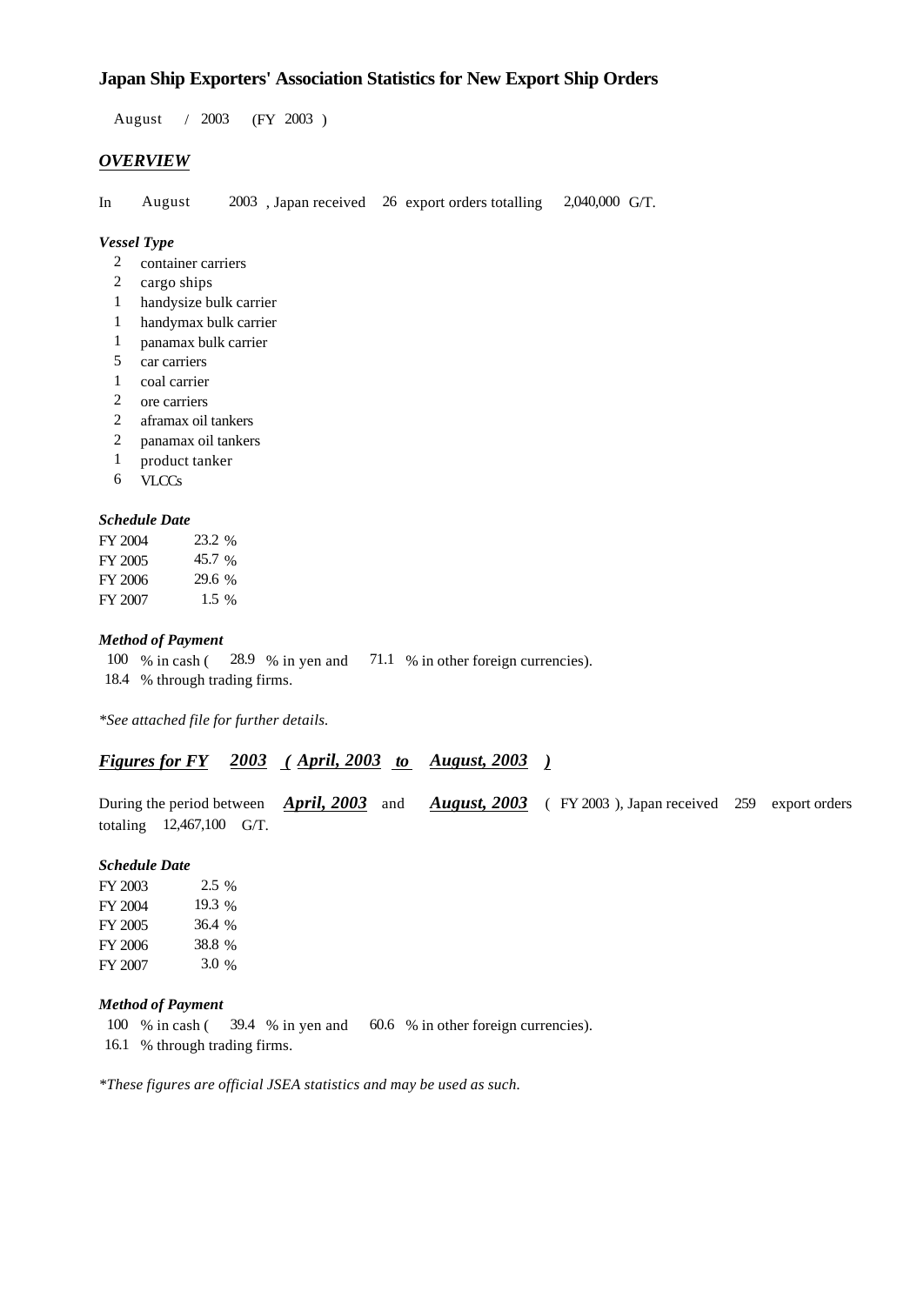# New Export Orders Placed in August 2003 (FY 2003) Based on Fiscal Year

| Apr $02$ to Mar $03$<br>Description |                |            | Apr 2003 |           | May 2003        |           | June 2003       |           | July 2003 |          | August 2003 |           |     |            | Apr 03 to August 03 Jan 03 to August 03 |            |
|-------------------------------------|----------------|------------|----------|-----------|-----------------|-----------|-----------------|-----------|-----------|----------|-------------|-----------|-----|------------|-----------------------------------------|------------|
|                                     | N <sub>o</sub> | G/T        | No.      | G/T       | No.             | G/T       | N <sub>0</sub>  | G/T       | No.       | G/T      | No.         | G/T       | No. | G/T        | No.                                     | G/T        |
| <b>General Cargos</b>               | 14             | 475,900    |          |           |                 | 21,400    | 8               | 244,150   | 16        | 851,800  |             | 199,800   | 31  | 1,317,150  | 35                                      | 1,691,150  |
| <b>Bulk Carriers</b>                | 251            | 10,746,210 | 22       | 916,800   | 25              | ,244,100  | 96              | 4,079,050 | 21        | 905,800  | 11          | 667,600   | 175 | 7,813,350  | 247                                     | 10,964,150 |
| Tankers                             | 71             | 3,886,550  |          | 183,750   | 14 <sub>1</sub> | 974,300   | 17 <sub>1</sub> | 794,450   |           | 211,500  | 111         | 1,177,437 | 53  | 3,341,437  | 76                                      | 4,705,237  |
| Combined Carriers                   |                |            |          |           | $^{\prime}$     |           |                 |           |           |          |             |           |     |            |                                         |            |
| Others                              |                |            |          |           |                 |           |                 |           |           |          |             |           |     |            |                                         |            |
| Total                               | 336            | 15,108,660 | 29       | 1,100,550 | 42              | 2,239,800 | 121             | 5,117,650 |           | .969,100 | 26          | 2,044,837 | 259 | 12,471,937 | 358                                     | 17,360,537 |
| FY 2002 / FY2003 (%)                |                | $*144.9$   |          | 122.8     |                 | 271.7     |                 | 282.5     |           | 224.1    |             | 99.3      |     | 192.8      |                                         | $** 207.9$ |
| In CGT                              |                | 7,288,257  |          | 604,820   |                 | 936.741   |                 | 2,457,418 |           | ,137,270 |             | 870,535   |     | 6,006,784  |                                         | 8,306,806  |

JSEA (September 2003)

*Figures for shipbulding orders of 500 G/T and over for export as steel vessels placed with JSEA members are covered.*

\*FY 2001/FY2002

\*\*Calender Year 2002/2003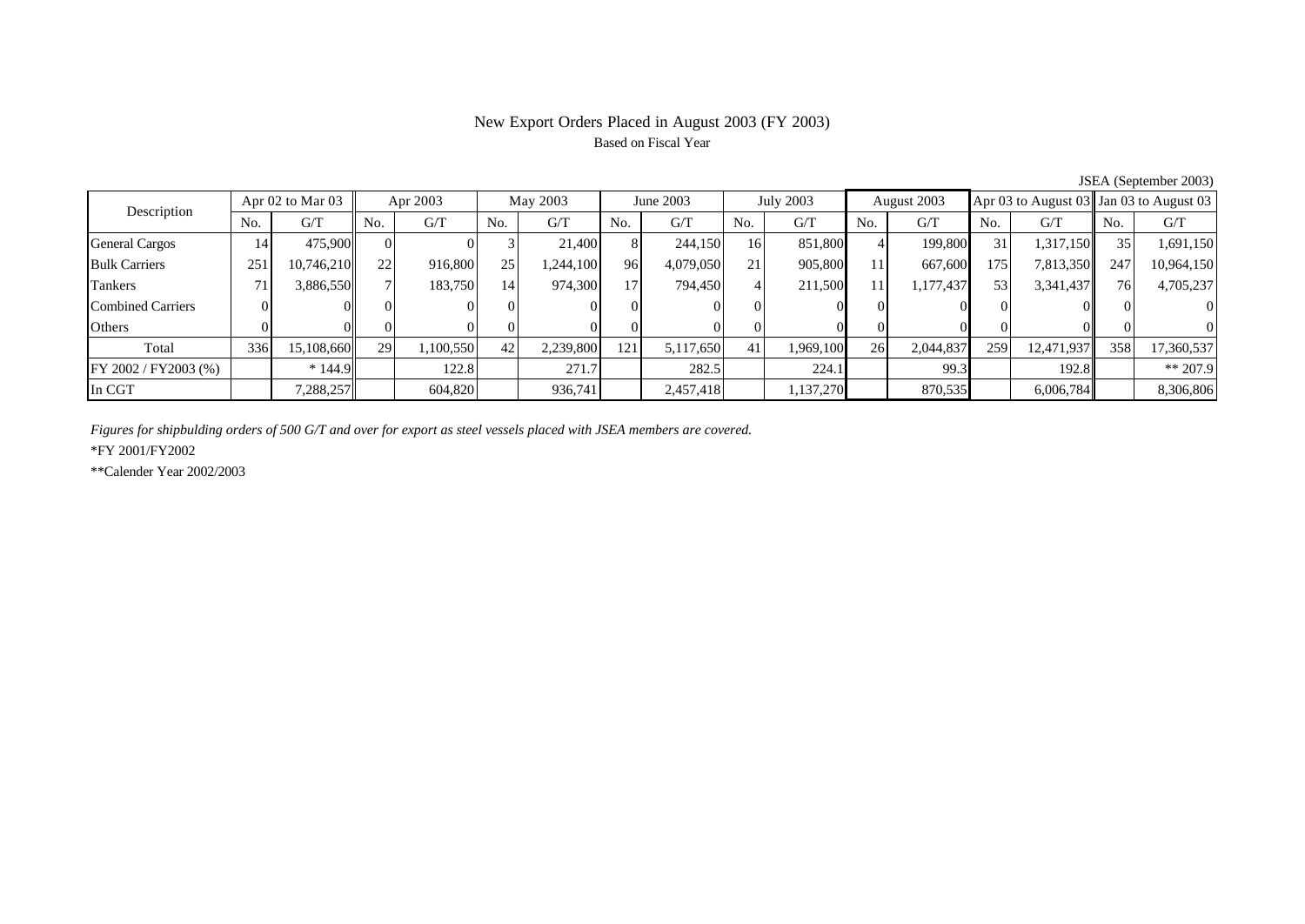# Export Ships Delivered in August 2003 (FY 2003) Based on Fiscal Year

| $50.111$ (Depression 2005) |                      |            |          |         |          |         |                 |         |           |         |             |         |     |           |                                         |            |
|----------------------------|----------------------|------------|----------|---------|----------|---------|-----------------|---------|-----------|---------|-------------|---------|-----|-----------|-----------------------------------------|------------|
| Description                | Apr $02$ to Mar $03$ |            | Apr 2003 |         | May 2003 |         | June 2003       |         | July 2003 |         | August 2003 |         |     |           | Apr 03 to August 03 Jan 03 to August 03 |            |
|                            | N <sub>o</sub>       | G/T        | No.      | G/T     | No.      | G/T     | No.             | G/T     | No.       | G/T     | No.         | G/T     | No. | G/T       | No.                                     | G/T        |
| <b>General Cargos</b>      | 31                   | 1,092,204  |          | 82.749  |          | 143,732 |                 | 101.929 |           | 45,829  |             |         | 11  | 374,239   | 20                                      | 643,932    |
| <b>Bulk Carriers</b>       | 124                  | 4,637,434  | 10       | 326,120 |          | 404,217 | $\Omega$        | 480,366 | 81        | 353,249 | 61          | 202,492 | 41  | 1,766,444 | 79                                      | 3,243,090  |
| Tankers                    | 72                   | 4,678,657  |          | 207,302 | 61       | 341,972 | $\overline{Q}$  | 329,376 | 61        | 467,771 | 10          | 357,232 | 36  | 1,703,653 | 67                                      | 3,532,239  |
| <b>Combined Carriers</b>   |                      |            |          |         |          |         |                 |         |           |         |             |         |     |           |                                         |            |
| Others                     |                      | 21.188     |          |         |          |         |                 |         | $_{0}$    |         |             |         |     |           |                                         |            |
| Total                      | 228                  | 10,429,483 | 17       | 616.171 | 18       | 889,921 | 21 <sub>1</sub> | 911,671 | 16        | 866,849 | 16          | 559,724 | 88  | 3,844,336 | 166                                     | 7,419,261  |
| FY 2002 / FY2003 (%)       |                      | $*94.7$    |          | 104.4   |          | 184.6   |                 | 148.5   |           | 115.5   |             | 60.7    |     | 114.5     |                                         | ** $106.1$ |
| In CGT                     |                      | 5,277,721  |          | 335,456 |          | 412,604 |                 | 469.441 |           | 373,372 |             | 305,428 |     | 1,896,301 |                                         | 3,657,686  |

JSEA (September 2003)

*Deliveries of new shipbuilding orders of 500 G/T and over for export as steel vessels placed with JSEA members are covered.*

\*FY 2001/FY2002

\*\*Calender Year 2002/2003